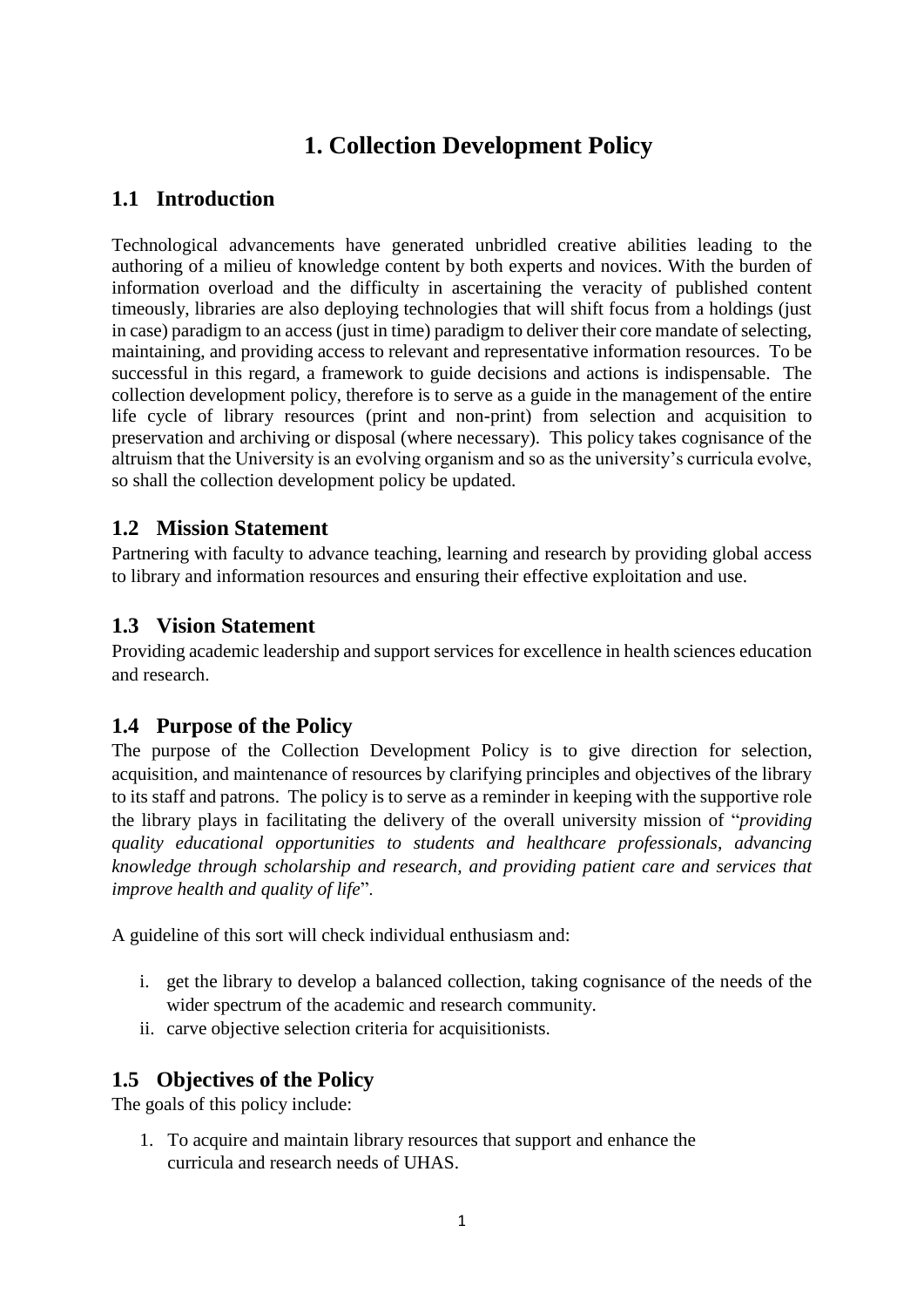- 2. To promote library resources and inspire their use by faculty and students of UHAS.
- 3. To assist students, faculty and staff in the effective use of the library and to provide tools to access the contents of the collections.
- 4. To keep abreast of changing curricula of the university and to provide relevant materials to match as well as develop time-efficient access to information and services.
- 5. To deliver multichannel reference and research services to the UHAS community.
- 6. To create user-friendly interfaces to receive suggestions on acquisitions.
- 7. To develop a comprehensive guide for auditing collections and deciding on budgetary allocations and depth and width of specific areas of the collection.
- 8. To partner and share resources with other academic and research libraries.

# **1.6 Types of Materials Selected**

- i) Research materials
- ii) Supplementary reading materials
- iii) Various reference materials
- iv) Selected periodicals
- v) Non-print resources including analogue and digital formats.

# **1.7 Selection Responsibility**

Collection development is the primary responsibility of the Acquisitions Librarian. Other librarians as well as faculty and students are also expected to contribute to the ultimate collection development process. Faculty recommendations are solicited to ensure relevance and currency. Faculty requests are prioritized.

# **1.8 Selection Criteria**

The Acquisitions Librarian selects library materials (print and non-print) using both manual and electronic selection tools, including publisher's catalogues, professional journals, bibliographies, and user recommendations and requests. Collation of titles to be considered for selection goes through the simultaneous processes of:

- 1. Assessing UHAS Library's existing collection;
- 2. Soliciting faculty recommendations;
- 3. Reviewing of professional literature;
- 4. Checking up publication updates from publishers and
- 5. Investigating current trends in curricula and research.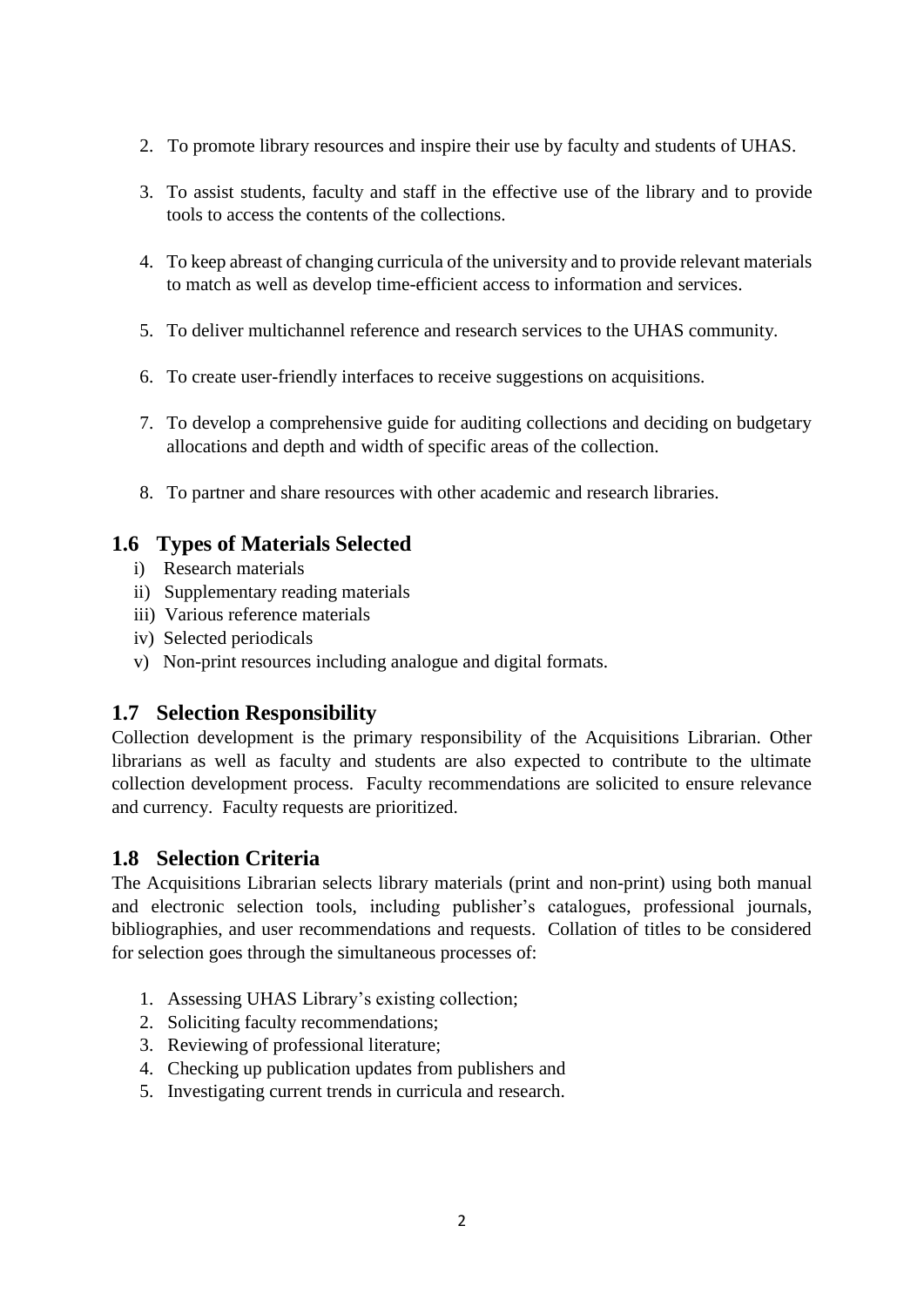# **1.9 Selection Pass**

Identified materials are rigorously evaluated before selection. Items that make the ultimate acquisitions list must satisfy the following criteria.

- 1. Relevance to curricula needs of the university.
- 2. Currency.
- 3. Appropriateness to qualification or readership level.
- 4. Correlation to, and enhancement of the existing collection.
- 5. Support of research needs of students.
- 6. Favourable review in professional journals or high impact factor in the case of ejournals.
- 7. Authorial repute.
- 8. Binding format, quality of paper, typeface, etc.
- 9. Availability of material on the subject.
- 10. Cost of the material.
- 11. Demand for the material.

Requests for materials by faculty and staff of the university for personal development and research needs shall not be procured if they do not satisfy the criteria applied to all other selections. In such cases, interlibrary loan services options may be explored.

# **1.10 Resource Types**

The Library shall generally collect monographic materials, reference materials, periodicals, theses and relevant grey literature.

# **1.11 Special Collections**

In keeping with the vision and mission of UHAS, the Library shall develop special collections in health information, health learning materials and Cochrane library.

# **1.12 Linguistic Scope**

Books and other information resources to be acquired by the Library shall largely be in the English Language.

# **1.13 Binding Formats**

Preference shall be given to hardbound editions of books over the paperbound editions unless there exist significant price differences between the two that make the paperbound edition more cost-effective. Where a selected title is available only in paperbound edition, it shall be acquired.

# **1.14 Multiple Volumes**

As much as practicable, not less than two (2) copies of a book shall be acquired. Exceptions may be granted by the Library Management, where a particular text is recommended for general consultation and the user population makes it expedient to circulate more copies.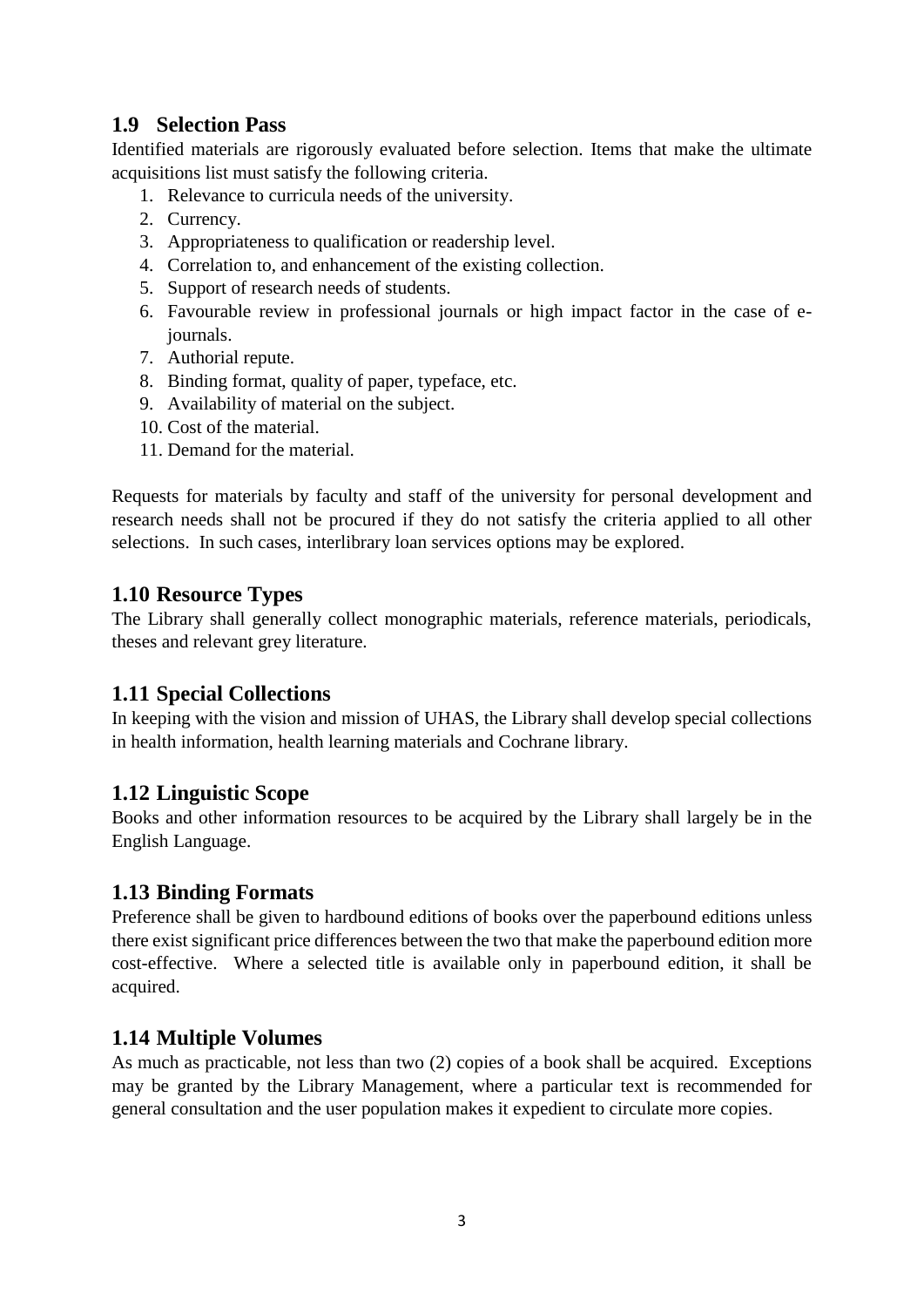# **1.15 Replacement of Materials**

Resources that are missing from the collection, declared lost, or severely damaged for further circulation shall not be automatically replaced. Decision to replace such materials shall emanate from user demand, superior alternative resources on the same subject, or updated and better editions of the material in question.

## **1.16 Textbooks**

Textbooks for individual courses, generally, shall not be acquired by the library. A limited number may, however, be purchased if they are determined as the only publication on the discipline or the only trusted general rendition of the subject. A textbook provided by a course instructor for students' consultation shall be put in the reserve collections.

## **1.17 Periodicals/Newspapers**

Intrinsic to periodicals is their recurrent and steadily increasing cost. They involve subscriptions that are renewed regularly. Selection of periodicals shall therefore be in strict compliance with empirical evidence of relevance, patronage, and availability of funds.

# **1.18 Non-print Resources**

## **1.18.1 Electronic Resources**

The library shall purchase electronic sources in the form of e-book collections, online libraries and journal databases that are required to support the university's curricula and the library's mission. Factors to be considered when selecting these materials include:

- i. Authorial responsibility
- ii. Appropriateness to educational goals
- iii. Currency
- iv. Review policy
- v. Potential use
- vi. Balance of collection
- vii. Subject matter
- viii. Cost
- ix. Format restrictions.

## **1.18.2 Digital Media**

Offline digital/electronic information resources including audio tapes, compact disc recordings, digital versatile disc recordings, etc. shall be purchased if determined to supplement the library's collection or offer a handier rendering of aspects of the collections. Considerations regarding potential use, reviews, quality of recording, cost, items already owned by the library related to the topic, and requisite complementary media components for digital delivery, shall inform the acquisition of digital formats.

## **1.19 Gifts and Exchange**

Gifts in this context shall refer to materials donated willingly by individuals or organisations to the Library excluding legal deposits. Generally, the Library will accept donations of books and information resources from people and institutions. Gifts, however, may not necessarily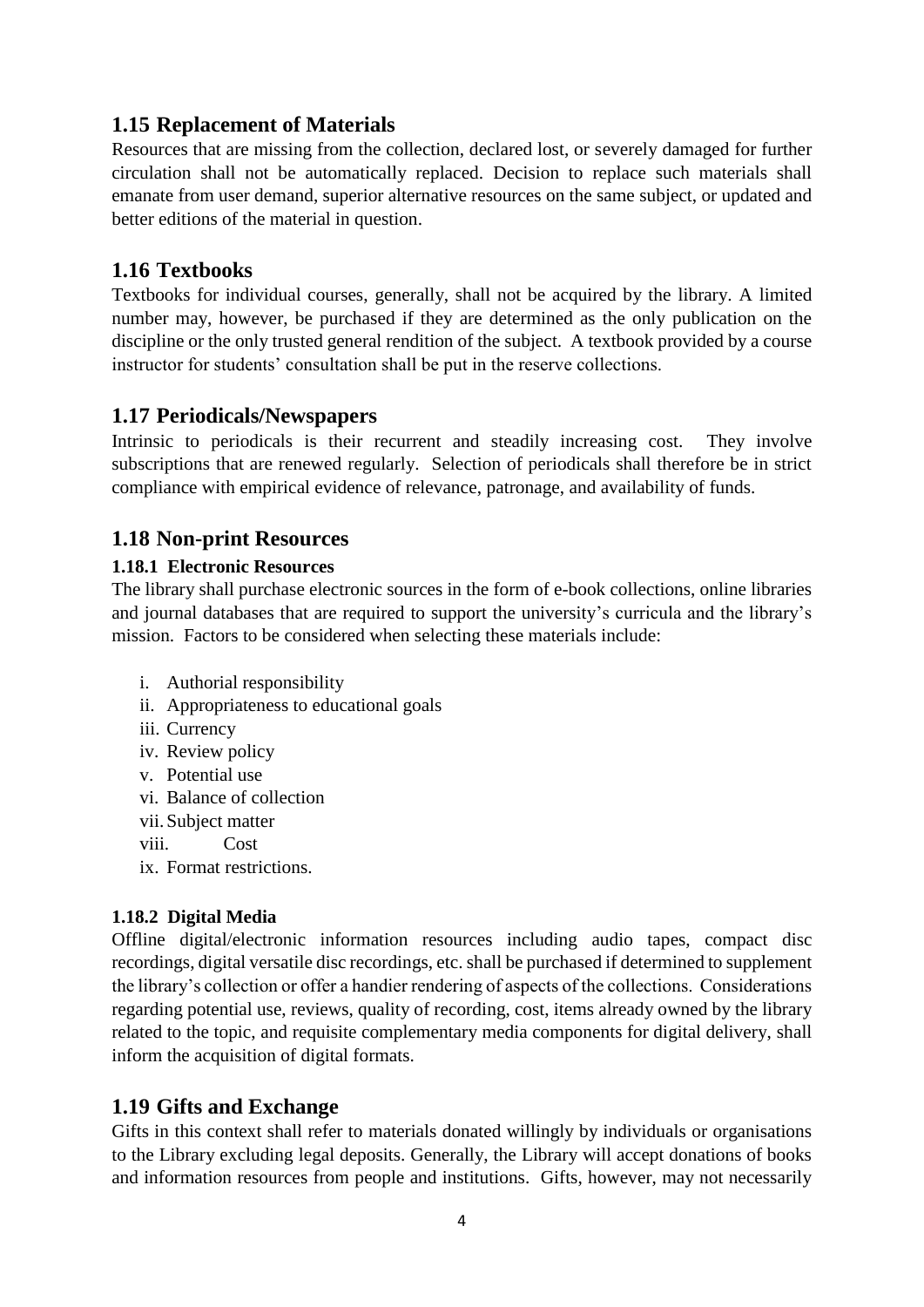be added to the library's collection. A written acknowledgment shall be sent to the donors, indicating acceptance of gifts.

## **1.19.1 Gift offers**

Gifts solicited or unsolicited. In either case, the library needs to critically examine the nature of the offer before going ahead with acceptance. Factors such as the donor's wishes and cost/benefit to the library need serious consideration. Gifts that require library expenditure in receiving, transporting, postage, or clearing at the ports need to be thoroughly assessed in relation to existing collections prior to acceptance. All gift offers to the Library must be made through the Acquisitions Department, furnishing it with relevant bibliographic description of all the gift items including age and physical condition. The Library will use these data to determine acceptability and communicate to the donor(s), those items it is prepared to receive. A written statement of consent shall be issued to the donor(s) to sign in order that the Library can dispose of irrelevant titles through exchange or any other means it deems appropriate.

## *1.19.1.1 Restrictive Gifts*

Restrictive gifts are those that come with conditions from the donor that impede Library handling discretion. Such gifts must go through rigorous review for relevance and appropriateness prior to acceptance.

## *1.19.1.2 Unrestrictive Gifts*

These are donations made without conditions, thus the Library is not bound to contort to any donor demands in terms of processing or providing user access.

## **1.19.2 Exchanges**

Exchange of library materials is the giving out of some resources to a partner library or another institution and taking in replacement library materials from that library or institution. Exchange of books and other library materials shall be based on the principles of barter. The Collections Librarian is responsible for such decisions but must seek the approval of the Library Management to effect such exchanges. An exchange may be considered if:

- a) the incoming resources are relevant and needed by the library.
- b) the outgoing resources are no longer needed or are in excess of the library's collections.
- c) the cost of acquiring new titles makes exchange a cost-efficient choice.

# **1.20 Consortia**

The Library upon effective cost analyses and due diligence, and with the approval of the Library Board and Business and Executive Committee, shall form co-operative relationships with other libraries – academic and research – for resource sharing purposes. Affiliation with national and international library associations especially those relevant to the curricula and research interests of UHAS, shall be encouraged to enable the Library acquire materials at reduced costs and share the resources of other well-endowed libraries.

## *NOTE: Co-operative agreements may influence local policy direction.*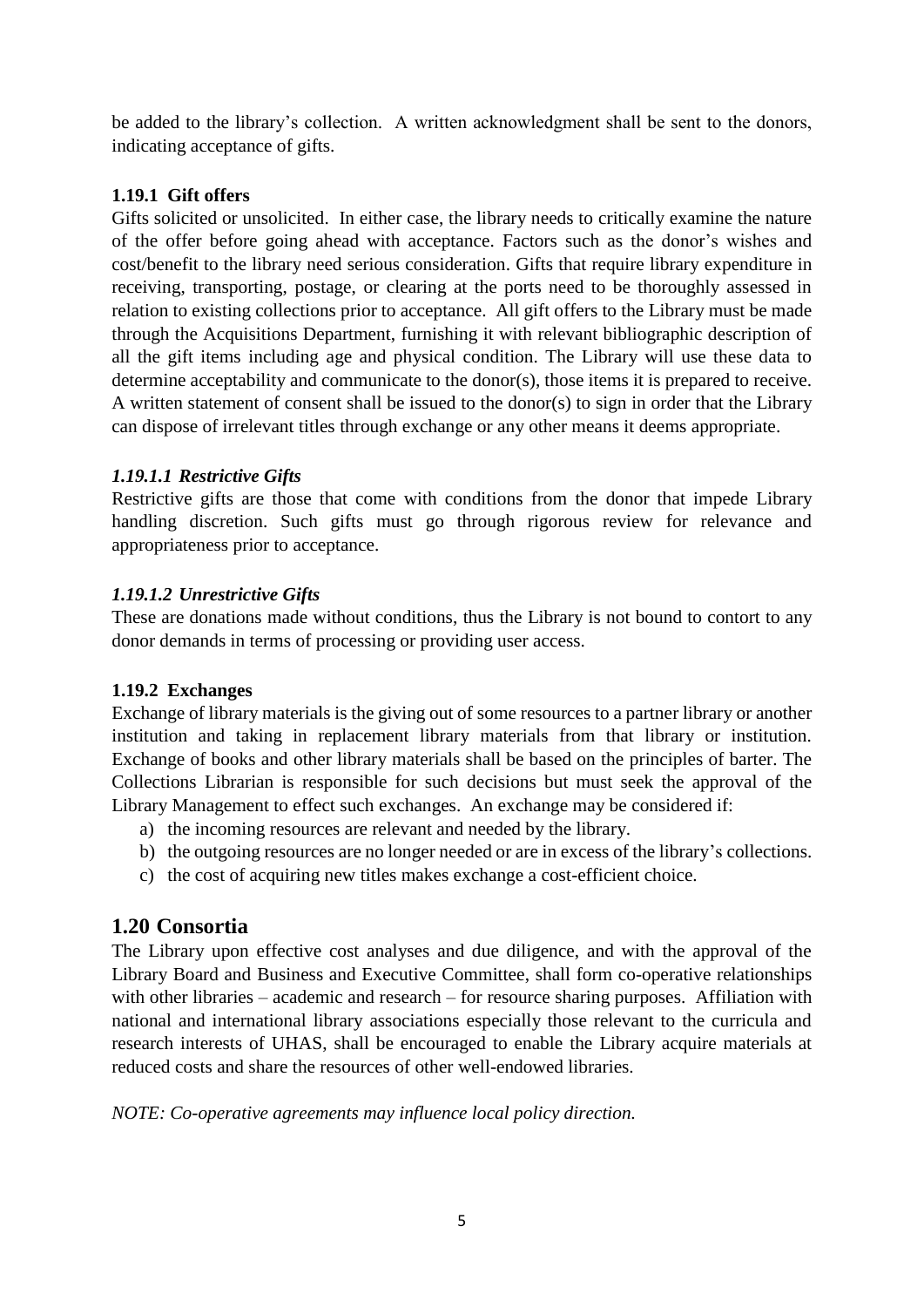# **1.21 Collection Maintenance**

There shall be periodic evaluations conducted by the Acquisitions Librarian and his/her department staff, in consultation with other sections of the library, of the state of existing collections to determine strengths and weaknesses and to inform collection development decisions.

## **1.21.1 Weeding**

A careful collection assessment will be conducted, applying the same parameters to existing collections as to new titles. Materials that fall short of the criteria shall be withdrawn from the collection. Other conditions that may instigate the withdrawal of materials include:

- 1. Superseded editions.
- 2. Mutilated or excessively marked (worn-out) items.
- 3. Scarcely consulted materials.
- 4. Unnecessary duplicate titles.
- 5. Outdated and/or inaccurate information.

# **1.22 Subject Profiles**

Key to collection development is assessment of existing collection to determine current strengths and weaknesses as well as justify collecting intensity. A well assessed collection produces subject profiles. The Library shall adopt the Research Library Group's (RLG) Conspectus model for collection mapping and subject profile building. A Conspectus of the Library's collections shall comprise a collection analysis consisting of:

- $\triangleright$  Subject Area(s)
- $\triangleright$  Class Ranges (per Classification Scheme)
- $\triangleright$  Current Collecting Intensity (using Collecting Level Codes)

Collecting Level Codes range from **0** (out of scope materials) to **5** (comprehensive collecting level). See Appendix B.

The Library shall pursue a hybrid classification scheme, using the National Library of Medicine (NLM) Classification Scheme predominantly and the Library of Congress (LC) Classification Scheme for a minority of non-medical subjects.

## **1.23 NLM Classification Scheme**

- QS: Human Anatomy
- QT: Physiology
- QU: Biochemistry
- QV: Pharmacology
- QW: Microbiology and Immunology
- QX: Parasitology
- QY: Clinical Pathology
- QZ: Pathology
- W: Health Professions
- WA: Public Health
- WB: Practice of Medicine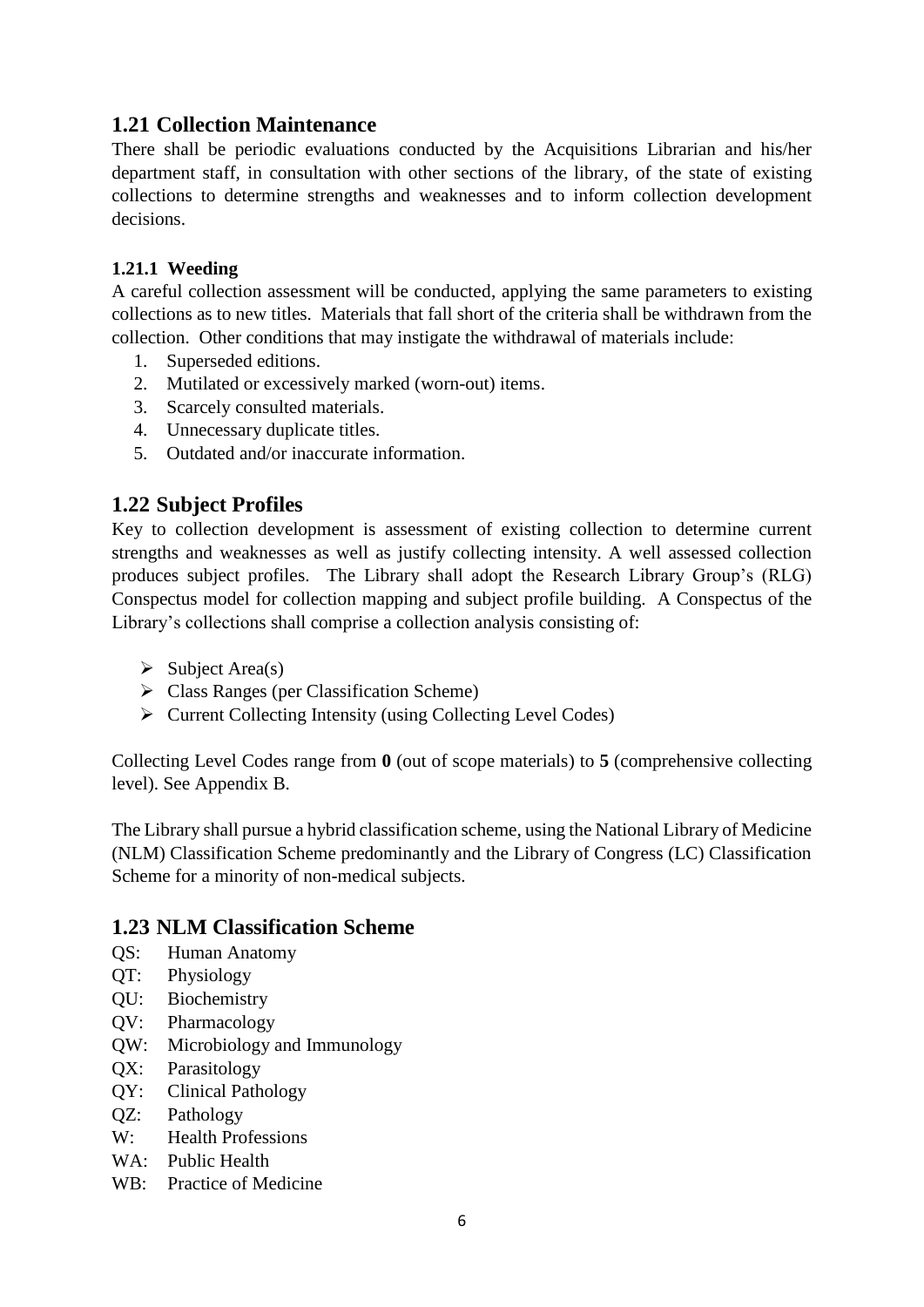- WC: Communicable Diseases
- WD: Disorders of Systemic, Metabolic or Environmental Origin, etc.
- WE: Musculoskeletal System
- WF: Respiratory System
- WG: Cardiovascular System
- WH: Hemic and Lymphatic Systems
- WI: Digestive System
- WJ: Urogenital System
- WK: Endocrine System
- WL: Nervous System
- WM: Psychiatry
- WN: Radiology. Diagnostic Imaging
- WO: Surgery
- WP: Gynecology
- WQ: Obstetrics
- WR: Dermatology
- WS: Pediatrics
- WT: Geriatrics. Chronic Disease
- WU: Dentistry. Oral Surgery
- WV: Otolaryngology
- WW: Ophthalmology
- W.X: Hospitals and Other Health Facilities
- WY: Nursing
- WZ: History of Medicine

# **1.24 Subject Profile by School/Programme**

School of Medicine

- General Medicine
- Anaesthesia
- Internal Medicine
- General & Allied Surgery
- Psychiatry
- Pathology
- Haematology
- Radiology
- Obstetrics & Gynaecology
- Sports Medicine

School of Allied Health Sciences

- Medical Laboratory Science
- Speech and Language Therapy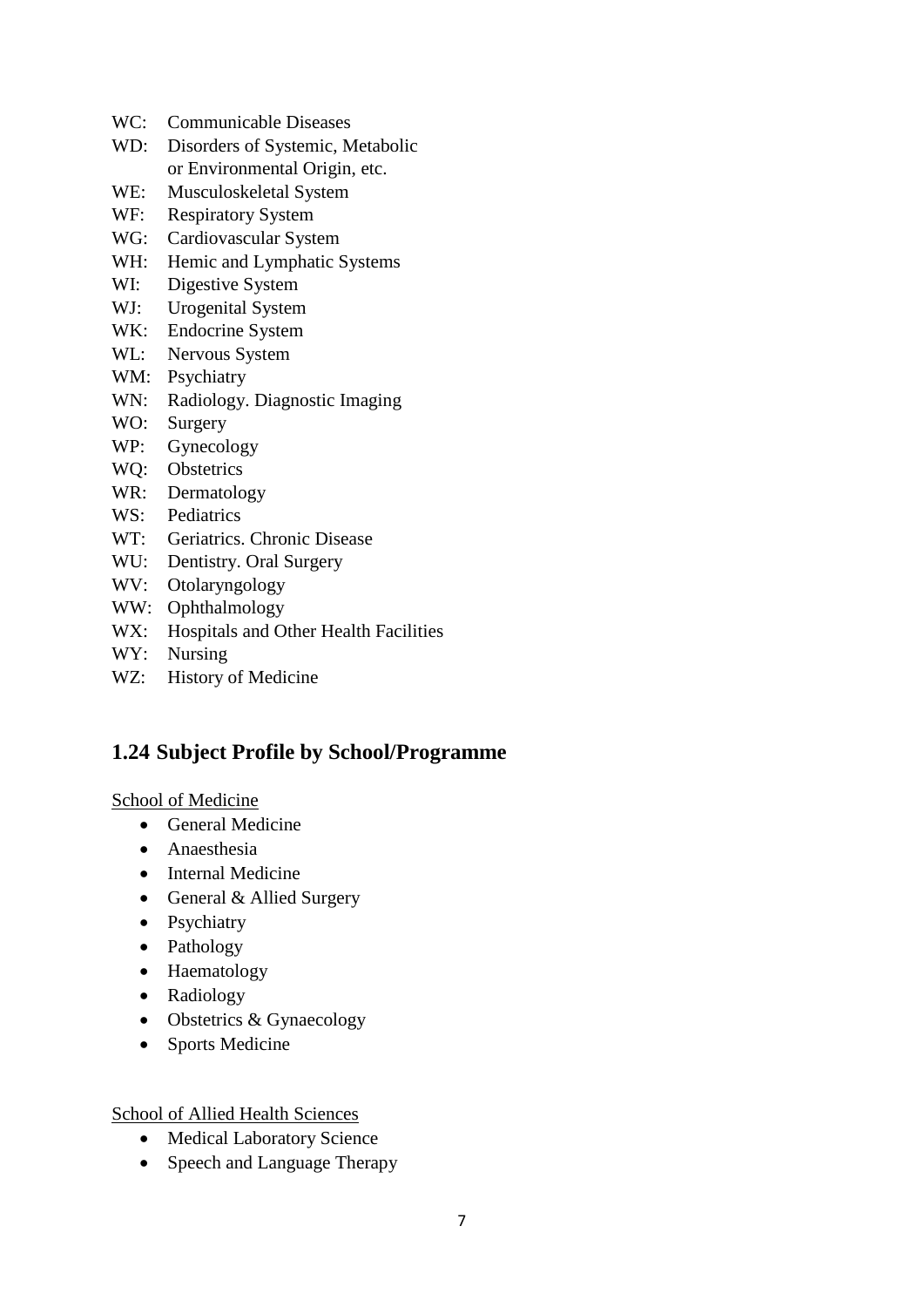- Dietetics
- Physiotherapy

## School of Basic and Biomedical Sciences

- Anatomy
- Cell Biology
- Microbiology
- Molecular Biology
- Parasitology
- Pharmacology
- Physiology
- Physics
- Chemistry
- Biology

## School of Public Health

- Disease Control
- Environmental Health
- Health Information
- Health Systems
- Nutrition
- Mental Health
- Health Promotion
- Public Health Nursing

## School of Nursing and Midwifery

- Fundamentals of Nursing
- Paediatrics
- Geriatric Nursing
- Medical-Surgical Nursing
- $\bullet$  Obstetrics & Gynaecology
- Ambulatory Care

## School of Pharmacy

- Pharmacology
- Toxicology
- Clinical Pharmacology
- Pharmaceutical Chemistry

## General Works

- Medical Dictionaries
- Encyclopaedia
- Dictionaries of English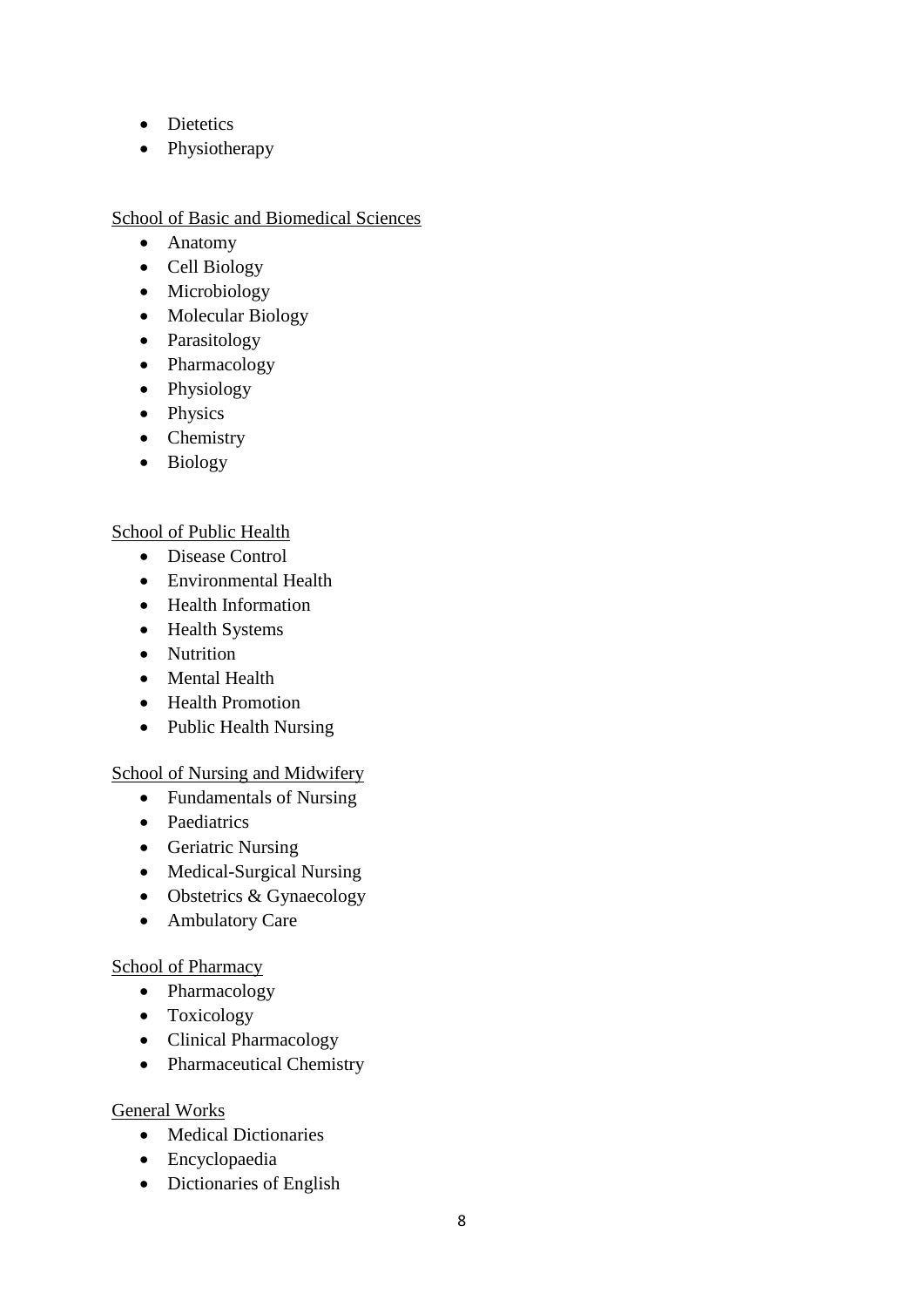- Medical Terminology
- African Studies
- Medical Sociology
- Academic Writing
- Scientific Publishing
- Medical Research
- Social Science Research Methods
- Information Literacy

## **1.25 Collection Assessment Methods**

Two fundamental approaches to assessing library collections, namely: collection-centred and user-centred, shall be pursued. Collection-centred methods analyse the content and characteristics of materials in the light of current trends in a subject discipline. This may include comparing a library's holdings against core lists, the physical assessment of a collection for age, condition and availability, or comparing the number of titles in a collection with that of another library or a group of libraries, usually peers. User-centred approaches on the other hand, investigate how a collection is being used as well as the library users' behaviour, and perceived preference or use of materials in the collection. In other words, user-centred assessment methods help a library to gain insight into the perceived needs of a library user, or perceived demand. For effective and representative assessment results, a combination of the methods above shall be employed by the Library in its collection assessment exercises, if feasible.

## **1.25.1 Data collection**

Collection assessment staff shall map out quantitative characteristics such as size, age, cost, volume count, circulation statistics, in-house use statistics, and shelf availability statistics among others. Qualitative measurements involving the professional opinions of librarians and subject experts' recommendations as well as user appraisals, user observations, interviews and physical inspection shall be necessary in the data gathering process.

## **1.25.2 Collecting level indicators**

The numerical labels developed by the Conspectus model will help to make decisions on the depth of collection in a specified subject area. The assignment of an indicator is a function of a careful consideration of three crucial aspects of collection management:

- i. Current collection level,
- ii. Acquisition commitment, and
- iii. Collection goal.

## **1.25.3 Collection depth indicator definitions (see Appendix)**

- $0 = out of score$
- $1 \equiv$  minimal information level
- $2 =$  basic information level
- $3 =$  study or instructional support level
- $4 =$  research level
- $5 =$  comprehensive level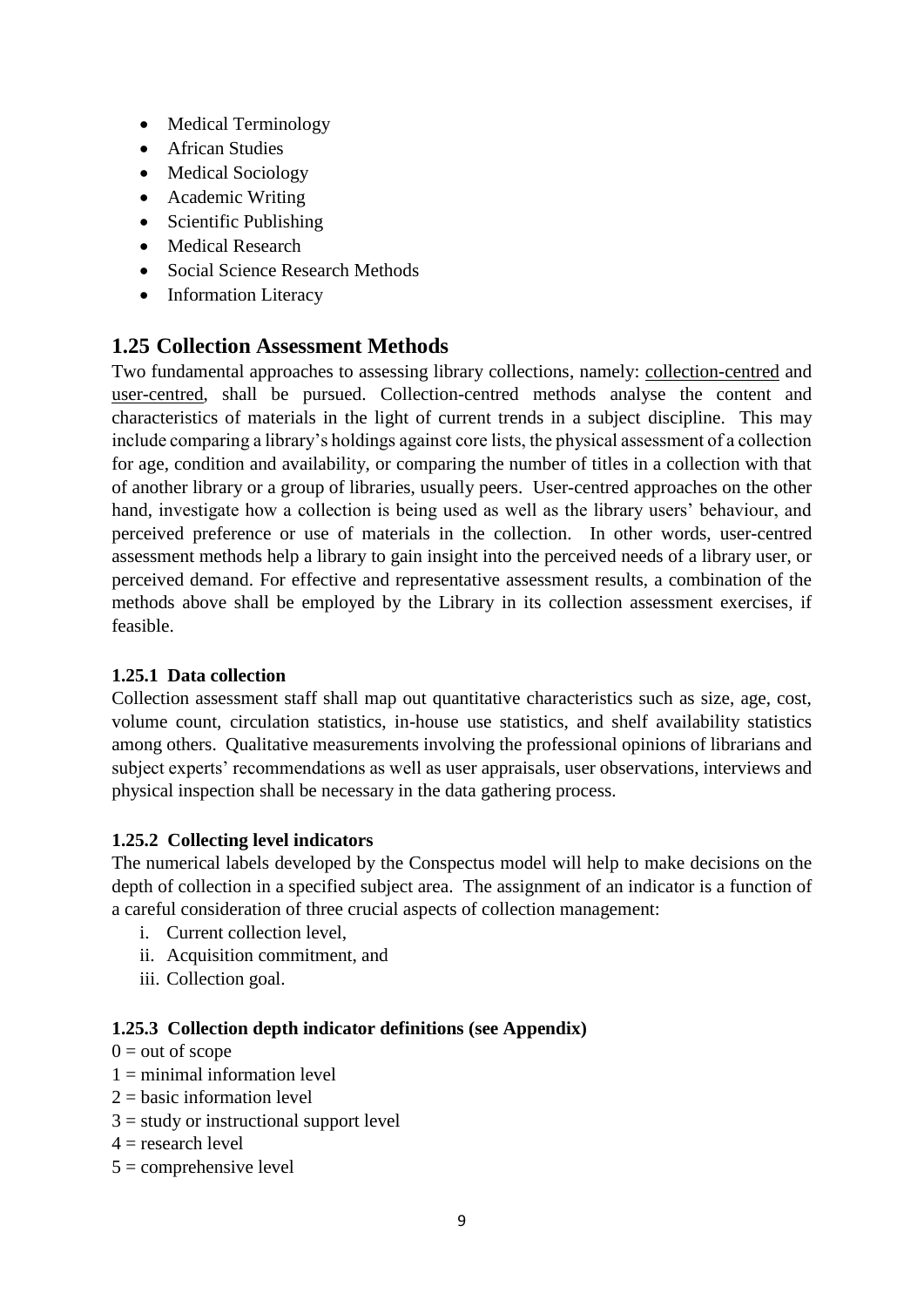## **1.25.4 Control**

All collection development activities shall be in strict compliance with the approved policy and this includes future acquisition prospects as well as collections and subscriptions in retrospect. Items that do not meet current collection development goals will be phased out.

# **1.26 Acquisitions Procedure**

## **1.26 .1 Ordering**

The Acquisitions Librarian is responsible for placing orders with book vendors and following through with a series of actions including liaison and negotiation to receive library materials into a specific collection.

#### **Initiators of Purchase Orders**

The Collections Librarian shall be the principal initiator of orders. However, the Acquisitions Department may also receive order requests from faculty and other users as well as from the Preservation Department which may identify books for replacement (in the case of severely damaged materials or those too brittle to be circulated or shelved). Such requests must be referred to the Collections Librarian for financial clearance and other due diligence such as verifying that requested materials are not already in existing orders or collection. Funding authorization for all orders emanate from the Collections Librarian.

Basically, two types of orders shall be pursued: firm orders and approval plan orders. Firm ordering is the requesting of specific titles to be supplied by a vendor. An approval plan is an acquisitions method under which a library receives regular shipments of new titles selected by a dealer, based on a profile of library collection interests, with the right to return what it decides not to buy.

## *1.26.1.1 The Ordering Process*

- 1. **Collection Assessment:** Usually instigated by the introduction of new programmes or programme accreditation, the collection development team which comprises Library collections and acquisitions staff, other library department staff, subject liaisons and faculty, shall evaluate and fine tune a subject profile to be used in selecting titles for acquisitions purposes. A subject profile is acquisition map identifying various subject areas relevant to a collection, defining the scope of each subject area, and the collecting intensities of each area. The tools to be deployed in building a subject profile shall be the subject headings of the classification scheme in use and the Conspectus.
- 2. **Title selection:** The list of titles produced shall be generated from various sources, including:
	- i. Faculty-recommended titles.
	- ii. Subject librarian's selections.
	- iii.Collection-deficit titles discovered through list-checking and collection comparison during the assessment phase.
	- iv. Titles generated from online selection aids such as ProQuest's OASIS and the selection and acquisition module of the Library's management system.